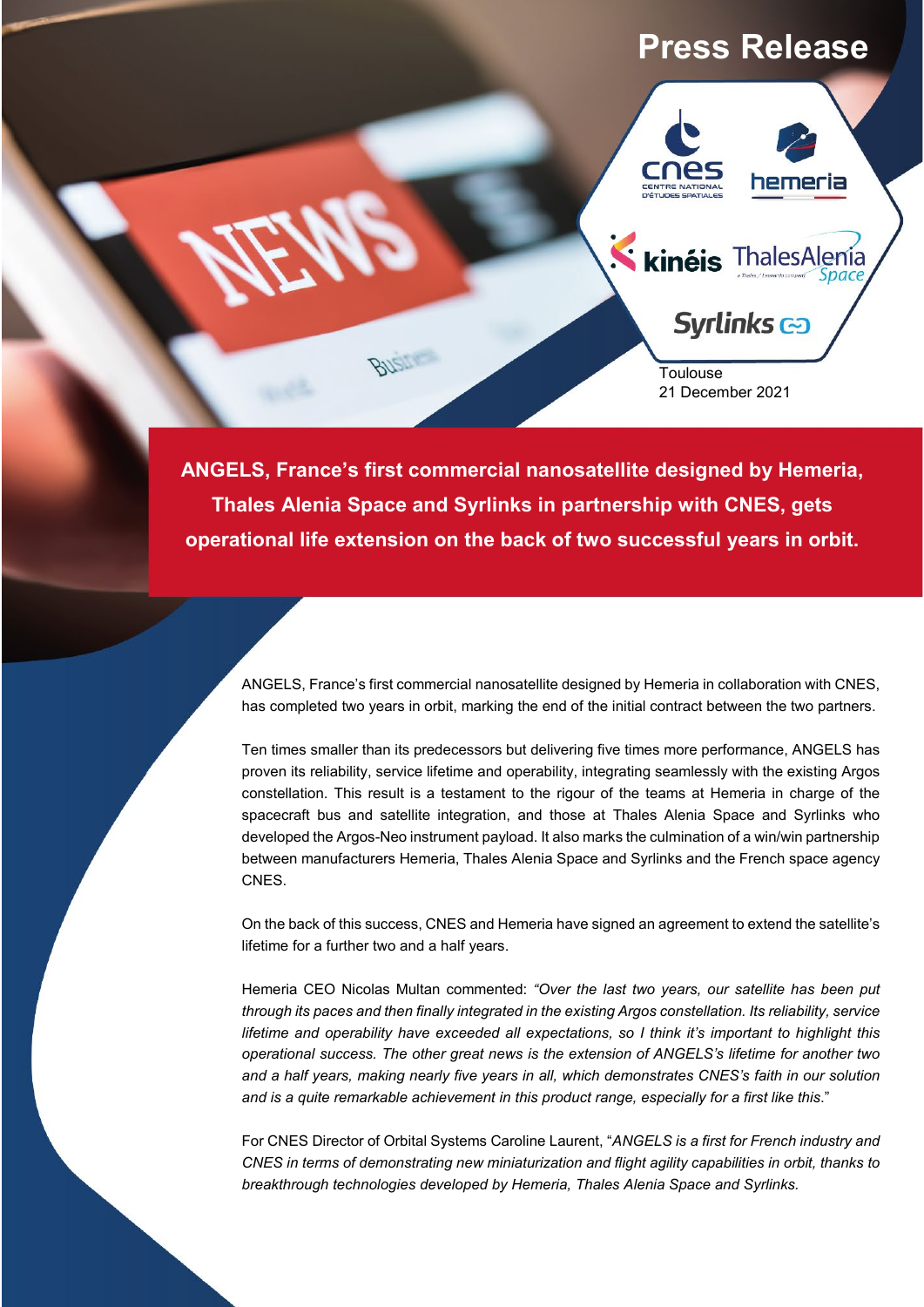ANGELS, France's first commercial nanosatellite designed by<br>ANGELS, France's first commercial nanosatellite designed by<br>ANGELS, France's first commercial nanosatellites in partnership with ANGELS, France's first commercial nanosatellite designed by<br>ANGELS, France's first commercial nanosatellite designed by<br>ANGELS, France's first commercial and Syrlinks in partnership with<br>Hemeria, Thales Alenia Space and Sy SELS, France's first commercial name-<br>SELS, France's first commercial names in partnersment<br>meria, Thales Alenia Space and Syrlinks in pack of two<br>meria, Thales Alenia Space and Syrlinks in orbit.<br>CNES, gets operational li

*It is the precursor of a series of commercial satellites tailored to the needs of a new generation of space missions complementing traditional programmes. It was also a major milestone step for CNES into the world of New Space, based on new ways of doing things and an innovative organization and methods, with CNES and Hemeria working together on the same platform, co-funding of an in-orbit demonstrator and the agency's shareholding in Kineis to support the wider service project*."

ANGELS's technical prowess augurs well for the future Kineis IoT constellation for which Hemeria and Thales Alenia Space are designing all the nanosatellites. "*This bodes well for the Kineis constellation that recently completed its Critical Design Review and is set to start orbiting satellites in the first half of 2023*" said Nicolas Multan.

Kineis CEO Alexandre Tisserant added*:* "*ANGELS is a marvel of technology that meets all our performance expectations for the Internet of Things and has helped us smooth the path for our constellation by validating satellite and instrument technologies and deploying miniaturized, very-low-power terminals. And the twofold extension of ANGELS's lifetime is great news for us and our thousands of users!*"

"*We're proud to have contributed to this success,"* said Benoit Broudy, head of Thales Alenia Space's Navigation business unit. "*Argos-Neo is the miniaturized instrument serving the new expectations of New Space and its recently uplinked features will enable Kineis to test on ANGELS the frequency spectrum required to develop its future IoT constellation."*



CNES - HEMERIA - KINEIS - THALES ALENIA SPACE - SYRLINKS

f 9 in 0